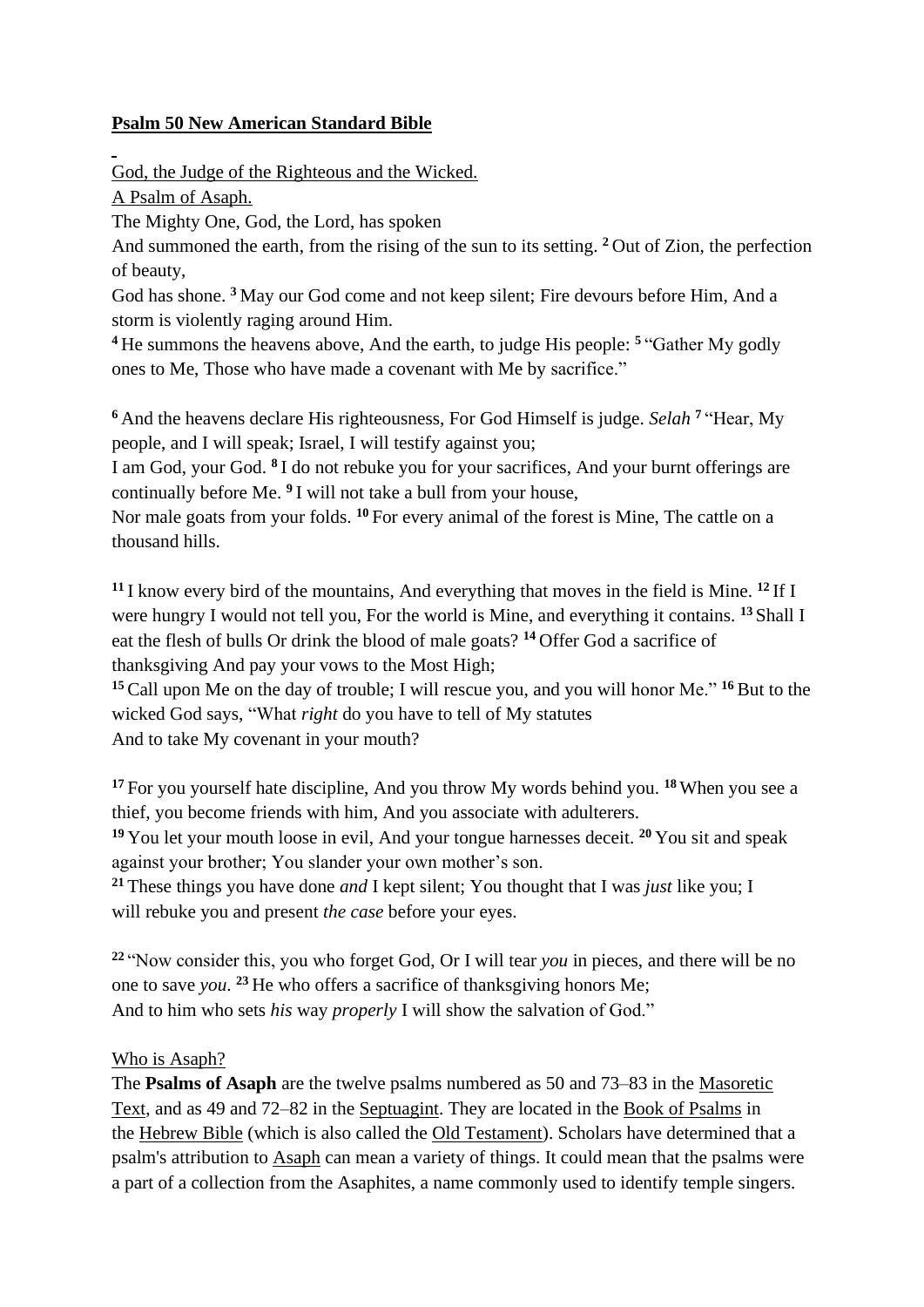Another possibility is that the psalms were performed in the style or tradition of the guild bearing Asaph's name.<sup>[\[1\]](https://en.wikipedia.org/wiki/Psalms_of_Asaph#cite_note-Freedman-1)</sup> Asaph is said to either be the author or the transcriber of these psalms. He may not have said these psalms but transcribed the words of [David.](https://en.wikipedia.org/wiki/David) No specific time period is known to be associated with these Psalms, but the record of destruction noted in Psalm 74 may indicate that these Psalms came from the post-exilic period.

- 1. Who is the mighty one, God the Lord?
- 2. What does 'the mighty one' mean?
- 3. Very [large,](https://dictionary.cambridge.org/dictionary/english/large) [powerful,](https://dictionary.cambridge.org/dictionary/english/powerful) [important:](https://dictionary.cambridge.org/dictionary/english/important)
- 4. When God speaks, we all need to pay close attention.
- 5. How does God speak in these days?
- 6. 'To summon' means to come to Him because He is about to say something, or, do something and He wants us to be there.
- 7. Out of Zion, that is the nation of Israel, God the Lord comes to speak.
- 8. Fire depicts glory but what does tempestous depict?
- 9. A raging storm, turbulence of emotion and swirling wind.
- 10. The Lord is about to judge His people, to evaluate them and to see how they have done.
- 11. His people are all those who have come to him via the law and through the sacrifices Moses taught.
- 12. Someone might ask 'is God worthy to judge?'
- 13. The heavens and all creation say He is all powerful, so yes, God is worthy to judge.
- 14. From the opening statement God already foresees a problem as He evaluates.
- 15. His people, they have not done so well!
- 16. To make a statement 'I am God' is an incredible declaration to make. Jesus also made this declaration, He said, 'I am the way'.
- 17. Israel's redemption should have come via the sacrifices and offerings that Moses instructed them but, because they abused that method of connecting to God, it no longer had an effect.
- 18. The sacrifice method was given to keep Israel clean, but they turned it into a reason to do evil and get away with it - Just like some members of the body of the Church of Jesus Christ.
- 19. God is the keeper, guardian of all creatures and creation.
- 20. 'All creation belongs to God' do you believe this?
- 21. 'All that you have', does it belong to you or does it belong to God?